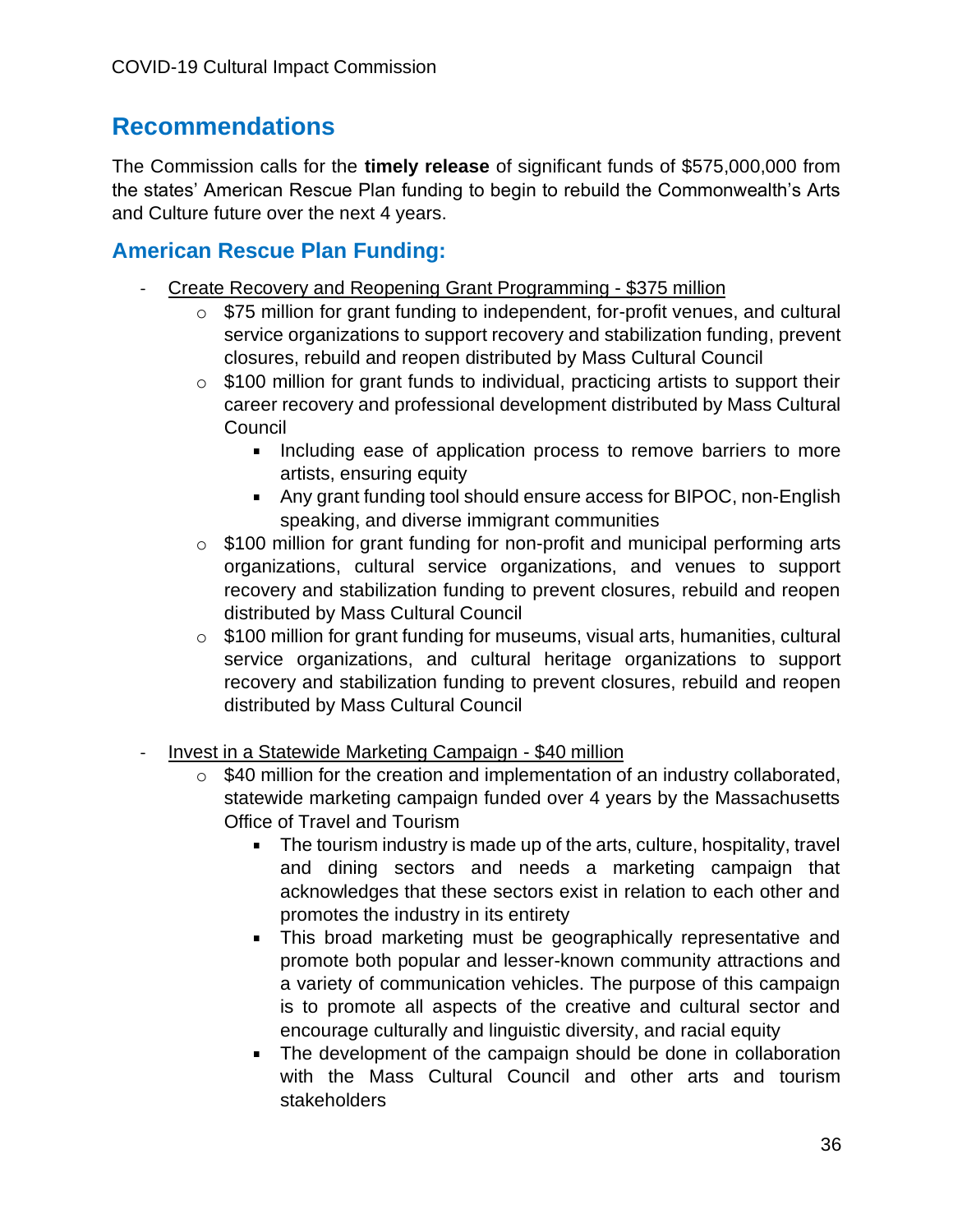- Invest in Infrastructure and Equipment Upgrades \$60 million
	- o \$20 million to create targeted grant funding through the Cultural Facilities Fund
		- For organizations to create or upgrade virtual programming options, which could better allow them to monetize on this more professionalized programming
		- **These grants could include infrastructure upgrades, such as new** computer systems, camera and videorecording systems, audio solutions, and software that allows for both more seamless hybrid programming, and new digitally targeted programming
	- o \$20 million to create grants for non-profit infrastructure and equipment grant programs to assist in infrastructure costs to safely and sustainably reopen distributed by Mass Cultural Council
	- o \$20 million to create grant opportunities through the Massachusetts Office of Travel and Tourism to assist with facility upgrades
- Programming to Encourage Workforce Development, Youth Education, and Community Development - \$100 million
	- o \$25 million for Organizational Business Development for non-profit arts organizations
		- For Mass Cultural Council to develop and oversee a new capacitybuilding grant program in order to help cultural organizations and artists operate more efficiently and thrive professionally. These grants can fund items such as staffing, consultants, plans, software, and hardware
		- Current funding model for non-profits industry means cash reserves are often used to keep the doors open, through capacity building grants organizations can become less reliant on fundraising operations to stay afloat
	- o \$25 million for community development
		- Fund the support of creative placemaking (festivals, street fairs, etc.) and public art with an emphasis on historically underserved communities through Mass Cultural Council, the Commonwealth's state-designated Cultural Districts and the Local Cultural Council network
		- Create incentives for developers to create artists live/work spaces, including an accountability factor of reciprocity to the communities in which they are given the opportunity to build, and from whom they profit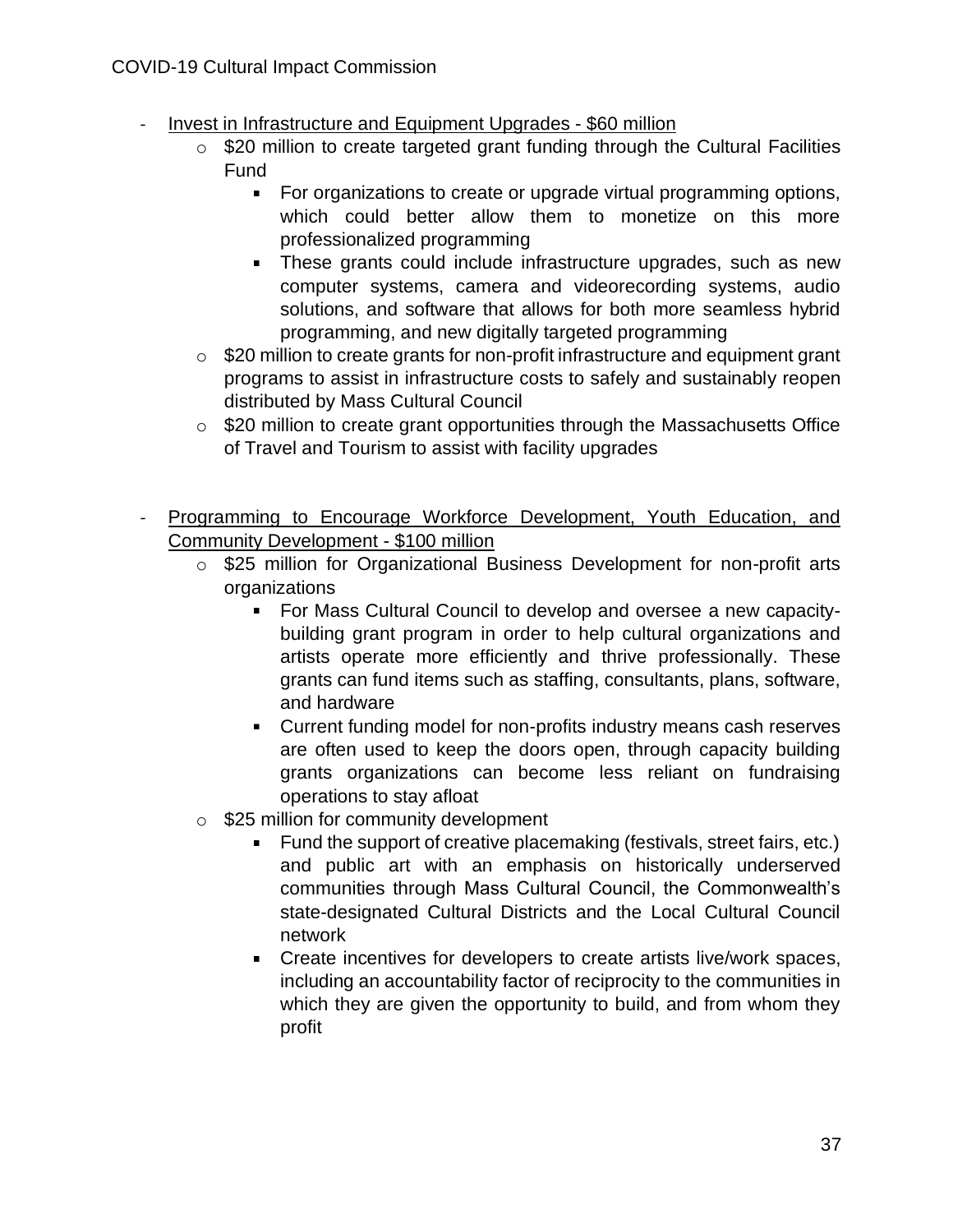- o \$50 million to create subsidized arts programming for youth to promote accessibility to arts and cultural centers.
- o Increase funding to the Department of Elementary and Secondary Education to support professional development for arts educators and arts administrators
	- **Create programming to enhance staff training and retention**
- o Promotion of collaborations and partnerships with numerous museums, art organizations, other non-profit organizations is a way of developing more holistic programs to serve the community and increasing the number of people served

### **Investment in Arts Education**

- Recommend that the Department of Elementary and Secondary Education allocate a portion of its Elementary and Secondary School Emergency Relief Funding to arts education programs, professional development for arts educators, and support for the safe reopening of arts spaces in public schools.
- Recommend to the Department of Elementary and Secondary Education that the Department provide information and technical assistance to school districts regarding arts education as an eligible use of ESSER III funding to support school-based performances, virtual and/or in-person field trips to cultural facilities in Massachusetts, and to provide support for innovative curriculum development and the permanent integration of technology into arts classrooms
	- o Appropriate funding to support enhanced partnerships between schoolbased arts programs and cultural organizations and programs in the **Commonwealth**